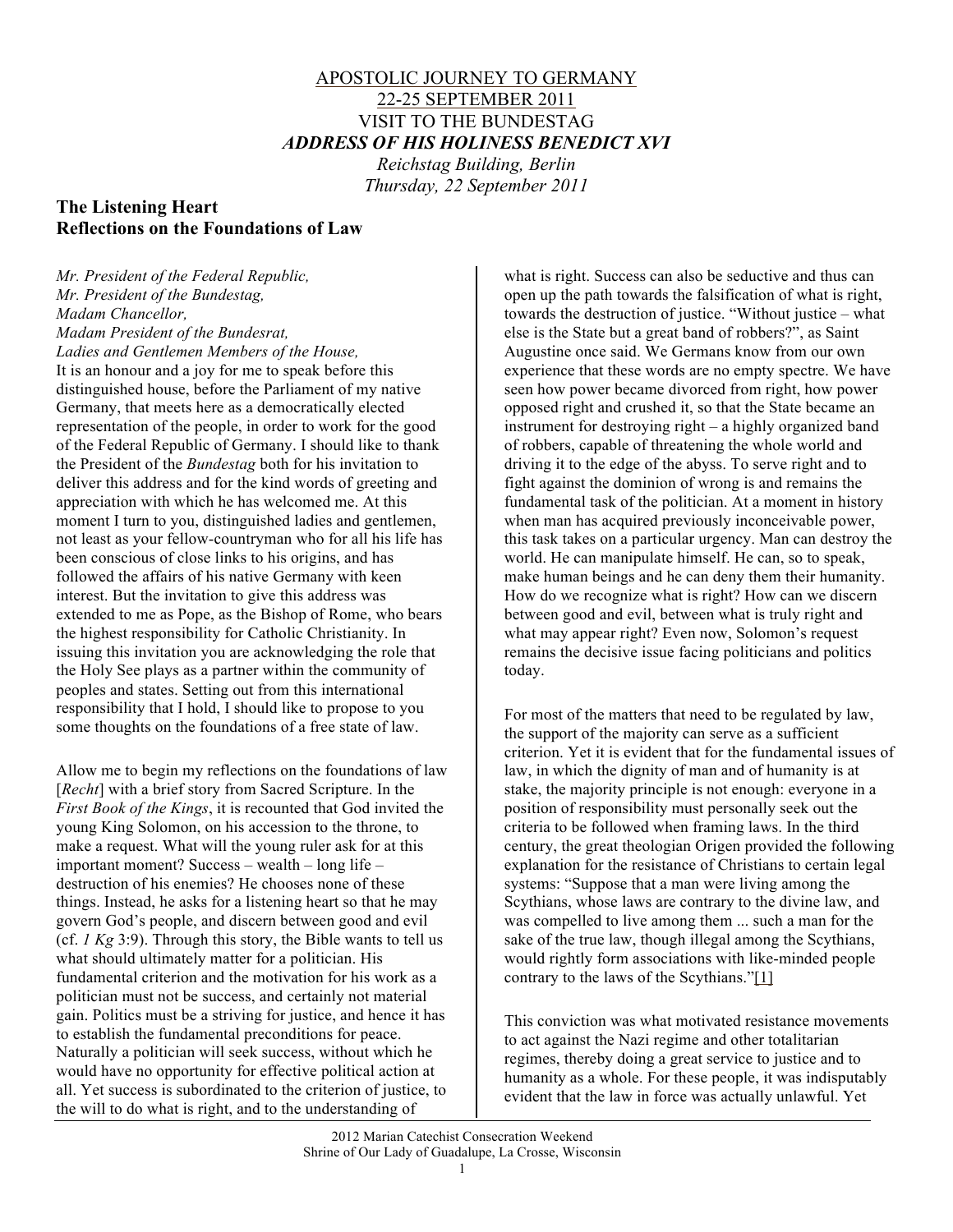when it comes to the decisions of a democratic politician, the question of what now corresponds to the law of truth, what is actually right and may be enacted as law, is less obvious. In terms of the underlying anthropological issues, what is right and may be given the force of law is in no way simply self-evident today. The question of how to recognize what is truly right and thus to serve justice when framing laws has never been simple, and today in view of the vast extent of our knowledge and our capacity, it has become still harder.

How do we recognize what is right? In history, systems of law have almost always been based on religion: decisions regarding what was to be lawful among men were taken with reference to the divinity. Unlike other great religions, Christianity has never proposed a revealed law to the State and to society, that is to say a juridical order derived from revelation. Instead, it has pointed to nature and reason as the true sources of law – and to the harmony of objective and subjective reason, which naturally presupposes that both spheres are rooted in the creative reason of God. Christian theologians thereby aligned themselves with a philosophical and juridical movement that began to take shape in the second century B.C. In the first half of that century, the social natural law developed by the Stoic philosophers came into contact with leading teachers of Roman Law.[2] Through this encounter, the juridical culture of the West was born, which was and is of key significance for the juridical culture of mankind. This pre-Christian marriage between law and philosophy opened up the path that led via the Christian Middle Ages and the juridical developments of the Age of Enlightenment all the way to the Declaration of Human Rights and to our German Basic Law of 1949, with which our nation committed itself to "inviolable and inalienable human rights as the foundation of every human community, and of peace and justice in the world".

For the development of law and for the development of humanity, it was highly significant that Christian theologians aligned themselves against the religious law associated with polytheism and on the side of philosophy, and that they acknowledged reason and nature in their interrelation as the universally valid source of law. This step had already been taken by Saint Paul in the Letter to the Romans, when he said: "When Gentiles who have not the Law [the Torah of Israel] do by nature what the law requires, they are a law to themselves ... they show that what the law requires is written on their hearts, while their conscience also bears witness ..." (*Rom* 2:14f.). Here we see the two fundamental concepts of nature and conscience, where conscience is nothing other than Solomon's listening heart, reason that is open to the language of being. If this seemed to offer a clear explanation of the foundations of legislation up to the time of the Enlightenment, up to the

time of the Declaration on Human Rights after the Second World War and the framing of our Basic Law, there has been a dramatic shift in the situation in the last halfcentury. The idea of natural law is today viewed as a specifically Catholic doctrine, not worth bringing into the discussion in a non-Catholic environment, so that one feels almost ashamed even to mention the term. Let me outline briefly how this situation arose. Fundamentally it is because of the idea that an unbridgeable gulf exists between "is" and "ought". An "ought" can never follow from an "is", because the two are situated on completely different planes. The reason for this is that in the meantime, the positivist understanding of nature has come to be almost universally accepted. If nature – in the words of Hans Kelsen – is viewed as "an aggregate of objective data linked together in terms of cause and effect", then indeed no ethical indication of any kind can be derived from it.[3] A positivist conception of nature as purely functional, as the natural sciences consider it to be, is incapable of producing any bridge to ethics and law, but once again yields only functional answers. The same also applies to reason, according to the positivist understanding that is widely held to be the only genuinely scientific one. Anything that is not verifiable or falsifiable, according to this understanding, does not belong to the realm of reason strictly understood. Hence ethics and religion must be assigned to the subjective field, and they remain extraneous to the realm of reason in the strict sense of the word. Where positivist reason dominates the field to the exclusion of all else – and that is broadly the case in our public mindset – then the classical sources of knowledge for ethics and law are excluded. This is a dramatic situation which affects everyone, and on which a public debate is necessary. Indeed, an essential goal of this address is to issue an urgent invitation to launch one.

The positivist approach to nature and reason, the positivist world view in general, is a most important dimension of human knowledge and capacity that we may in no way dispense with. But in and of itself it is not a sufficient culture corresponding to the full breadth of the human condition. Where positivist reason considers itself the only sufficient culture and banishes all other cultural realities to the status of subcultures, it diminishes man, indeed it threatens his humanity. I say this with Europe specifically in mind, where there are concerted efforts to recognize only positivism as a common culture and a common basis for law-making, reducing all the other insights and values of our culture to the level of subculture, with the result that Europe vis-à-vis other world cultures is left in a state of culturelessness and at the same time extremist and radical movements emerge to fill the vacuum. In its selfproclaimed exclusivity, the positivist reason which recognizes nothing beyond mere functionality resembles a concrete bunker with no windows, in which we ourselves